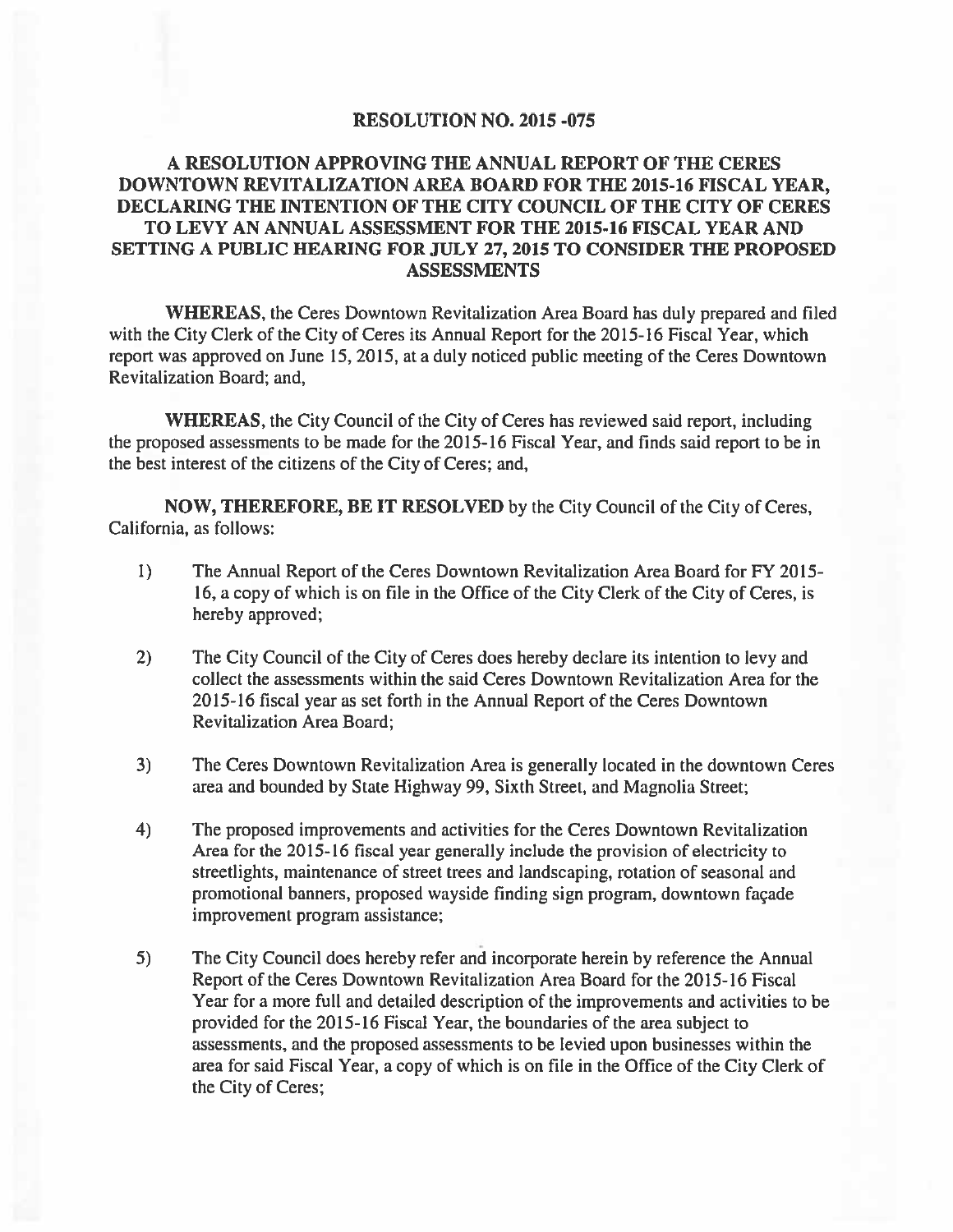- $6)$ A public hearing is hereby set for Monday, July 27, 2015, at 7:00 pm, or as soon thereafter as practical, in the City Council Chambers of the City of Ceres located at 2701 Fourth Street, Ceres, California, for the purpose of considering the proposed levy of assessments to be made upon businesses located within the Ceres Downtown Revitalization Area for the 2015-16 Fiscal Year:
- $7)$ At said public hearing, written and oral protests may be made. The form and manner of said protests shall comply with Sections 36524 and 36525 of the Streets and Highways Code of the State of California.

**BE IT FURTHER RESOLVED** that the Clerk of the City of Ceres shall give notice of said public hearing by publication in the Ceres Courier, a newspaper of general circulation in the City of Ceres not less than seven (7) days prior to said public hearing and by mailing a notice of said public hearing to the businesses located within the boundaries of the Ceres Downtown **Revitalization Area.** 

Passed and adopted by the Ceres City Council at a regular meeting thereof held on the  $22<sup>nd</sup>$  day of June 2015, by the following vote:

AYES: Council Members: Ryno, Kline, Durossette, Vierra  $\overline{4}$ 

**NOES:**  $\mathbf{0}$ 

**ABSENT:** 

Council Member: Lane  $\mathbf{1}$ 

Chris Vierra, Mayor

**ATTEST:** 

Lori Frontella, MMC Interim City Clerk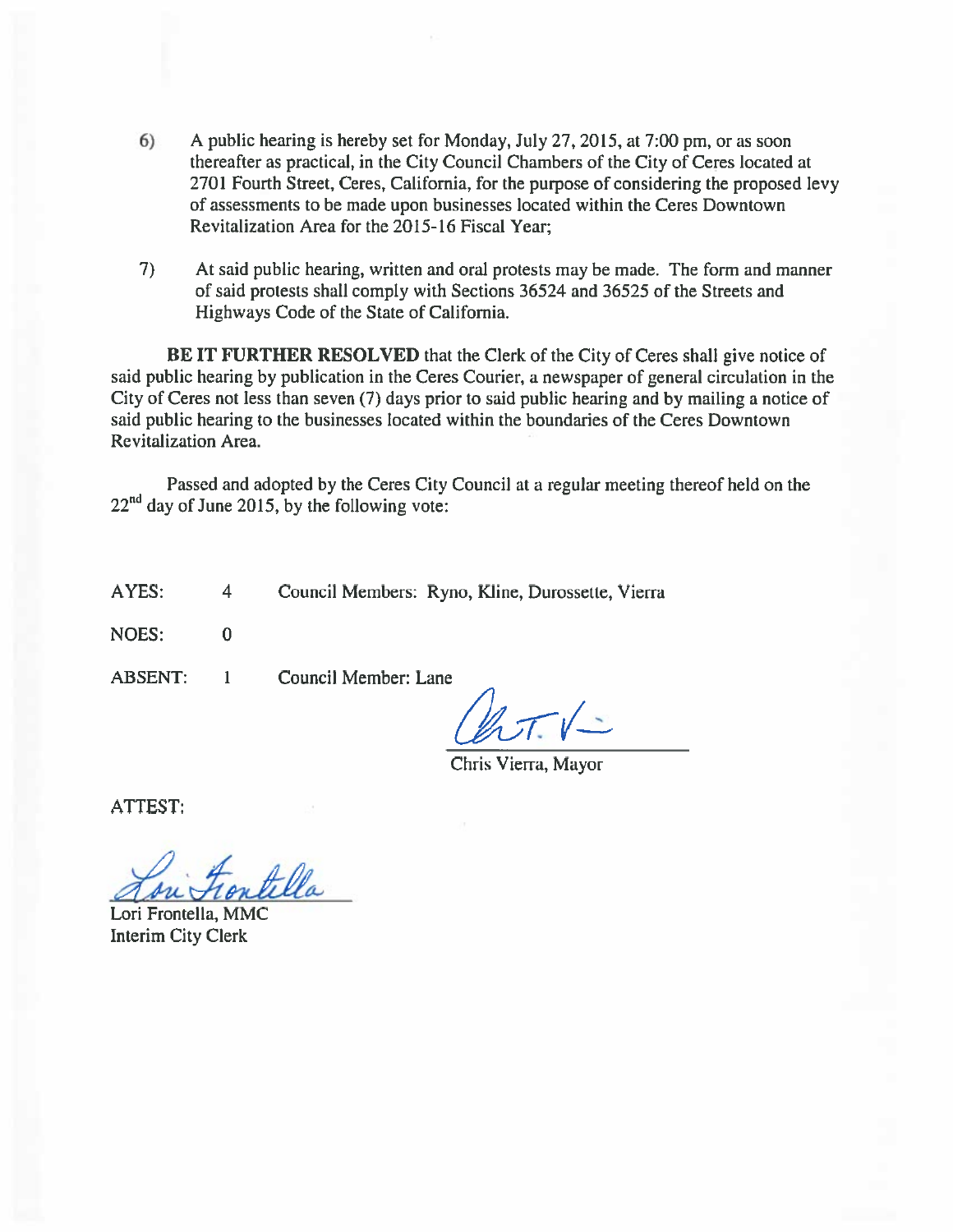#### **CERES DOWNTOWN REVITATLIZATION AREA BOARD FISCAL YEAR 2015-2016 ANNUAL REPORT**

#### **CERES DOWNTOWN REVITATLIZATION BOARD**

The Ceres Downtown Revitalization Area Board (CDRAB) was formed by the City Council on January 23, 1989 to assist business owners, merchants and land owners with the revitalization and promotion of Downtown Ceres.

#### **BOUNDARIES**

The boundaries for the Ceres Downtown Revitalization Area are reflected in Exhibit A and described with the attached legal description, Exhibit B. These boundaries generally include the area between 6<sup>th</sup> Street to the east, Pine Street to the south, El Camino Avenue to the west and include south-facing properties on Magnolia Street from El Camino Avenue, east to  $6<sup>th</sup>$  Street. This area covers approximately ten (10) city blocks and presently includes 36 businesses.

#### **IMPROVEMENTS AND ACTIVITIES TO BE PROPOSED FOR FISCAL YEAR 2015-16**

Revenue generated from assessments will fund maintenance of tree grates, landscaping and sidewalks, rotation of decorative promotional banners and freeway billboard banner, funding for matching grants for design assistance as a component to an approved downtown façade improvement program, investigation of wayside-finding sign program, and payment of electricity for street lights.

#### **ESTIMATE OF THE COST OF PROVIDING THE IMPROVEMENTS AND ACTIVITIES FOR FISCAL YEAR 2015-16**

The CDRAB proposed budget for Fiscal Year 2015-16 is approximately \$56,520, which funds promotional banners, landscape maintenance, Christmas decorations, electricity, materials and postage fees, and downtown façade improvement program design assistance matching grants. Additional proposed expenditures include activities associated with way-finding signage and event support facilities.

#### **SURPLUS OR DEFICIT REVENUES TO BE CARRIED OVER FROM PRIOR FISCAL YEARS**

The Ceres Downtown Revitalization Area Board creates a separate stand alone budget each year. Any unexpended funds from this or prior fiscal years will be returned to fund balance. All projects and activities proposed to be funded during the upcoming year shall be included in each proposed budget approved by the City Council.

#### **METHOD AND BASE OF LEVYING ASSESSMENT**

The assessment for Fiscal Year 2015-16 will replicate the parking and business improvement district assessment as outlined in Exhibit C.

#### **EXISTING POLICY**

The City Council of the City adopted an ordinance, Chapter 3.36 of the City of Ceres Municipal Code, establishing a downtown parking and improvement area pursuant to the provisions of the Parking and Business Improvement Area Law of 1979. The area was designated as the "Ceres Downtown Revitalization Area." (Ord. 88-708, 1988)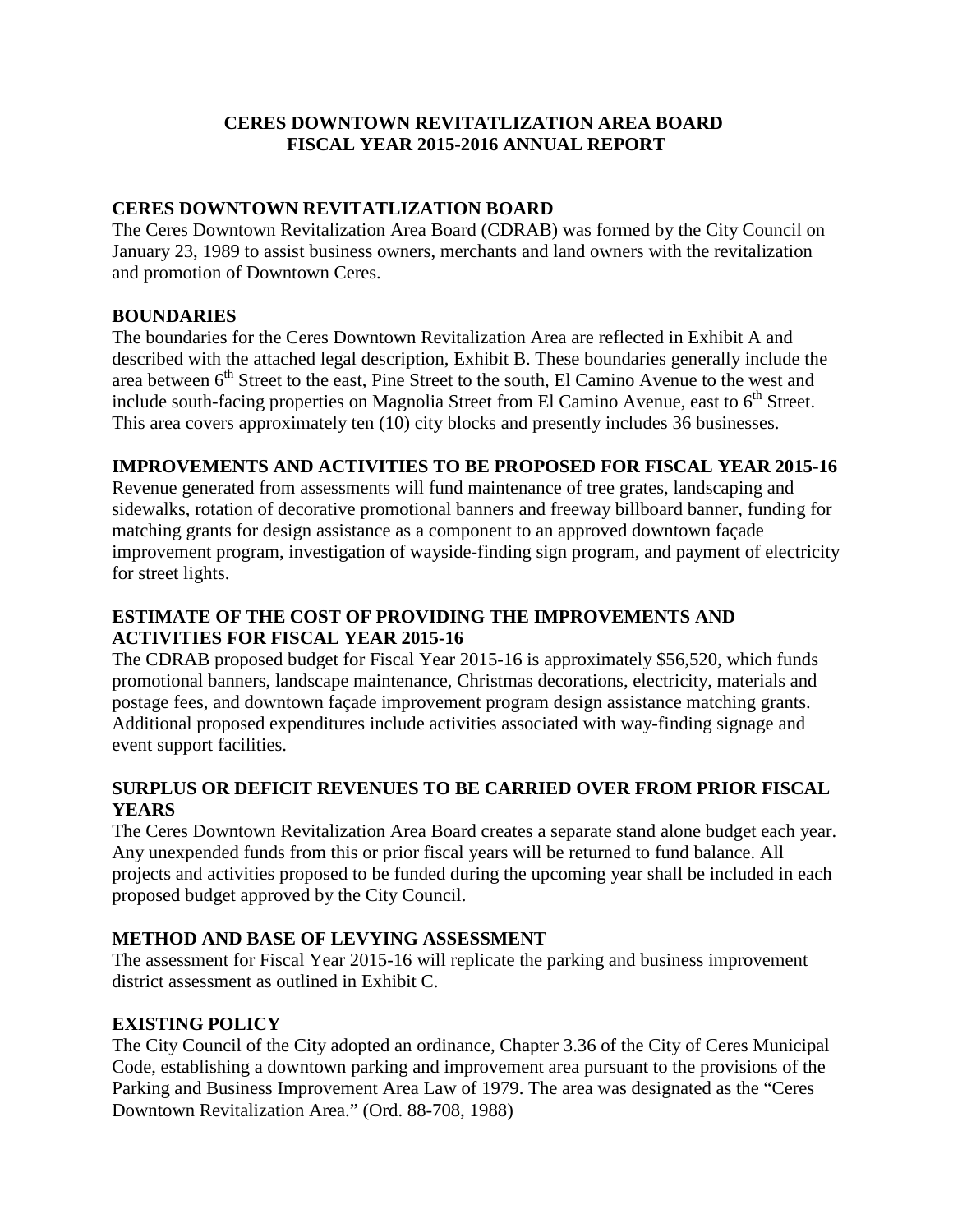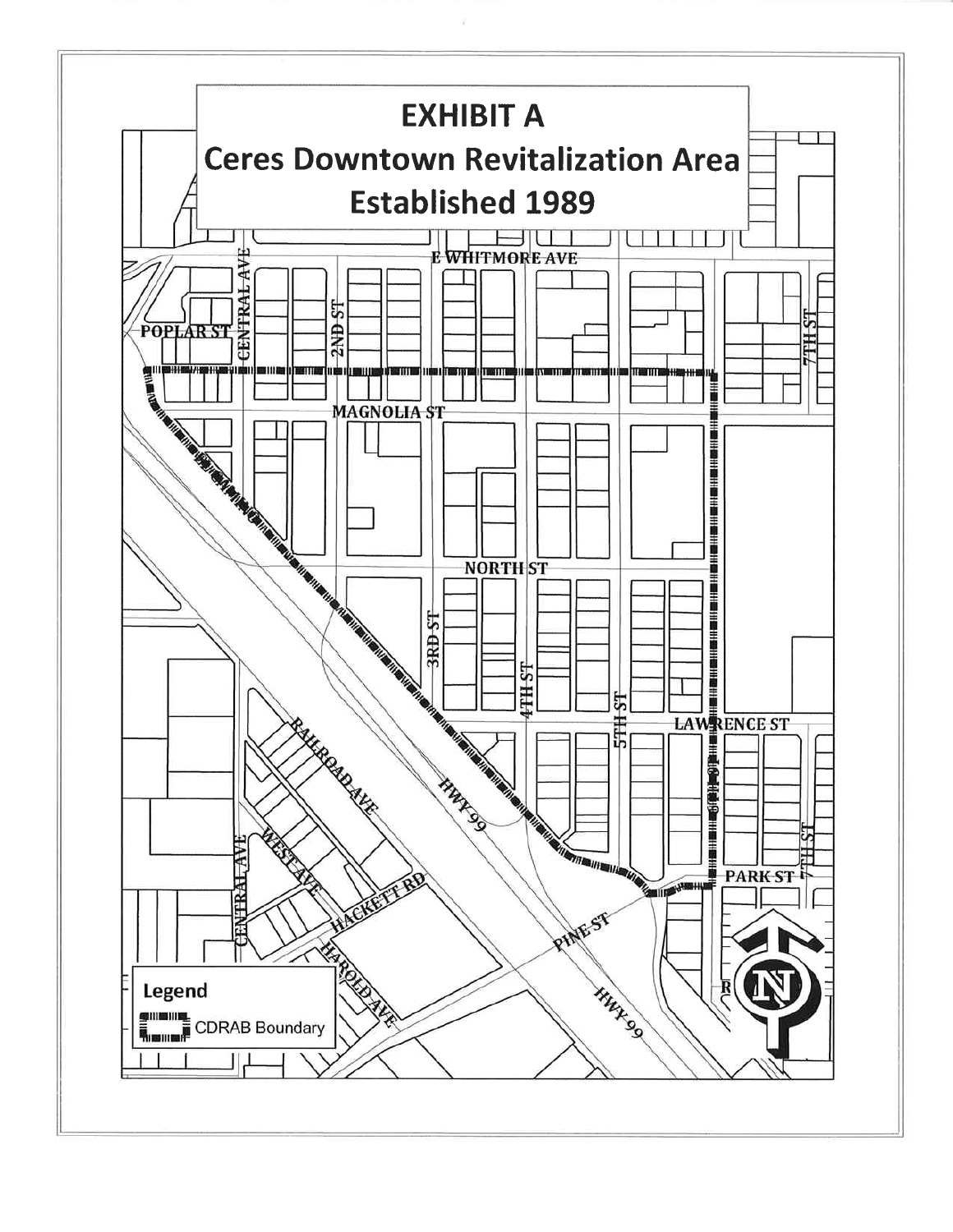## **EXHIBIT B**

# CERES DOWNTOWN REVITALIZATION AREA Legal Description

All that certain real property situated in a portion of the Southeast 1/4 of Section 14, Township 4 South, Range 9 East, Mount Diablo Base and Meridian, City of Ceres, County of Stanislaus, State of California described as follows:

BEGINNING at the Northwest corner of Lot 13, Block 22, of the CITY OF CERES, as shown on the map filed in Volume 11 of Maps, at Page 1, Stanislaus County Records; thence Northerly along the prolongation of the West line of said Lot 13, a distance of  $15'$ +/- to the true point of beginning; thence Easterly along a line which is 150' North of the parallel to the centerline of Magnolia Street a distance of 1995' +/- to the centerline of Sixth Street; thence South along the centerline of Sixth Street a distance of 1840' +/- to the centerline intersection of Park Street; thence West along the centerline of Park Street and its prolongation a distance of 500' +/- to a point on the Southerly prolongation of the Westerly right of way line of El Camino Avenue; thence Northwesterly along the Westerly right of way line of El Camino Avenue and its prolongation a distance of 2200' +/- to a point on the Southerly prolongation of the West property line of said Lot 13; thence North along the West line of said Lot 13 and its prolongation a distance of  $210'$  +/- to the true point of beginning.

Adopted by the Ceres City Council August 8, 1988 (Resolution 88-156).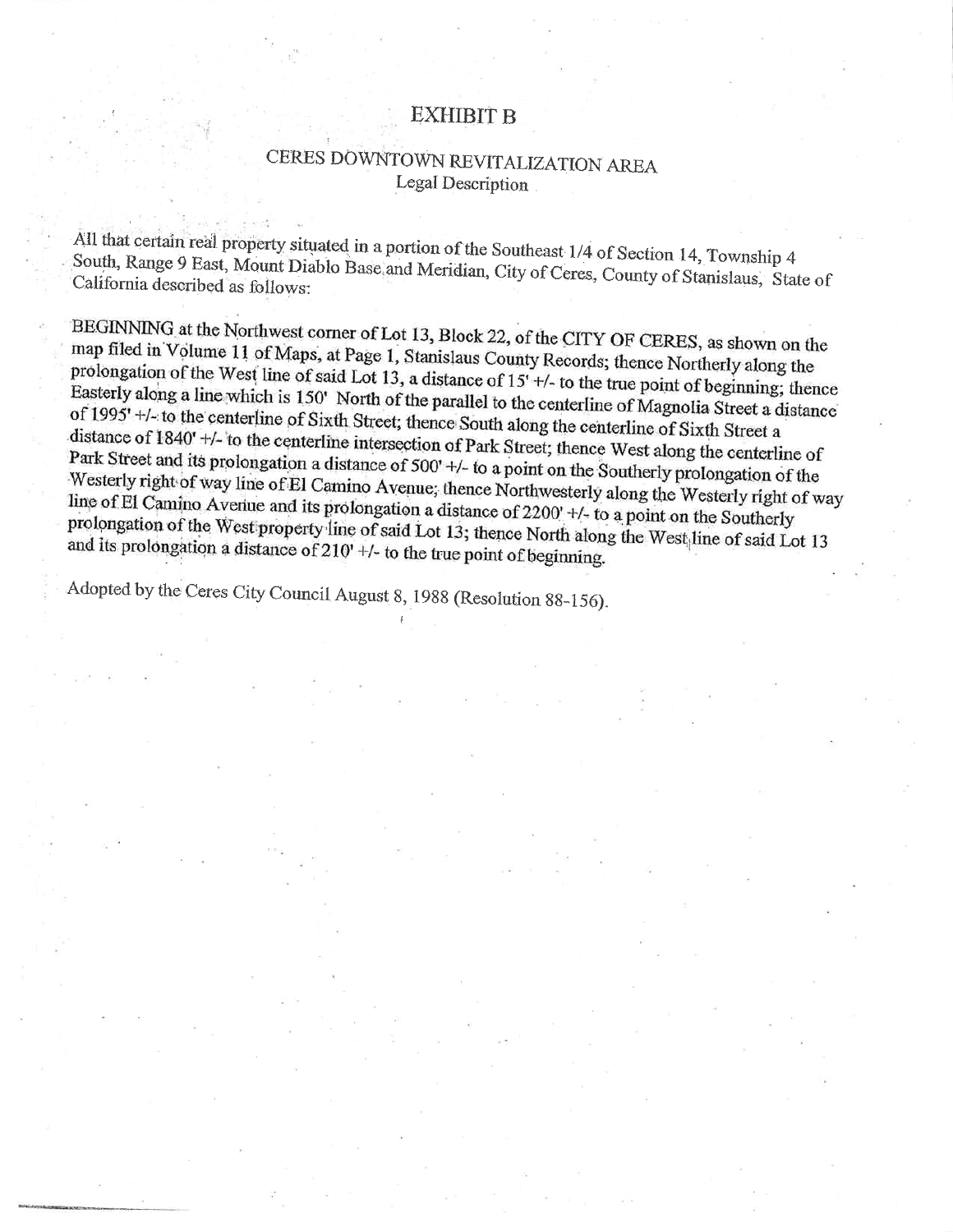## **EXHIBIT C**

# CERES DOWNTOWN REVITALIZATION AREA METHOD OF CALCULATING ASSESSMENT

1. Businesses with gross receipts of less than \$50,000.00 per quarter ........... \$ 10.00 per month

2. Businesses with gross receipts of \$50,000.00 or more per quarter.............. \$25.00 per month

3. Businesses with gross receipts of \$200,000.00 or more per quarter...........\$ 25.00 per month

n x

|            | on all                                                        | <b>Fius</b><br>one mil $(.001)$ |
|------------|---------------------------------------------------------------|---------------------------------|
| over       |                                                               | gross receipts                  |
|            | per quarter                                                   | \$200,000.00                    |
| year       |                                                               |                                 |
| 5.<br>year | Gasoline service stations with gasoline sales of \$800,000.00 | .\$500.00 per                   |
|            | month                                                         | <b>Plus</b><br>\$25.00 per      |
| 6.         | Residential.                                                  | 0.00                            |

and 4

The aggregate or combined receipts shall be used for all businesses owned by the same party or parties and that are located at the same address.